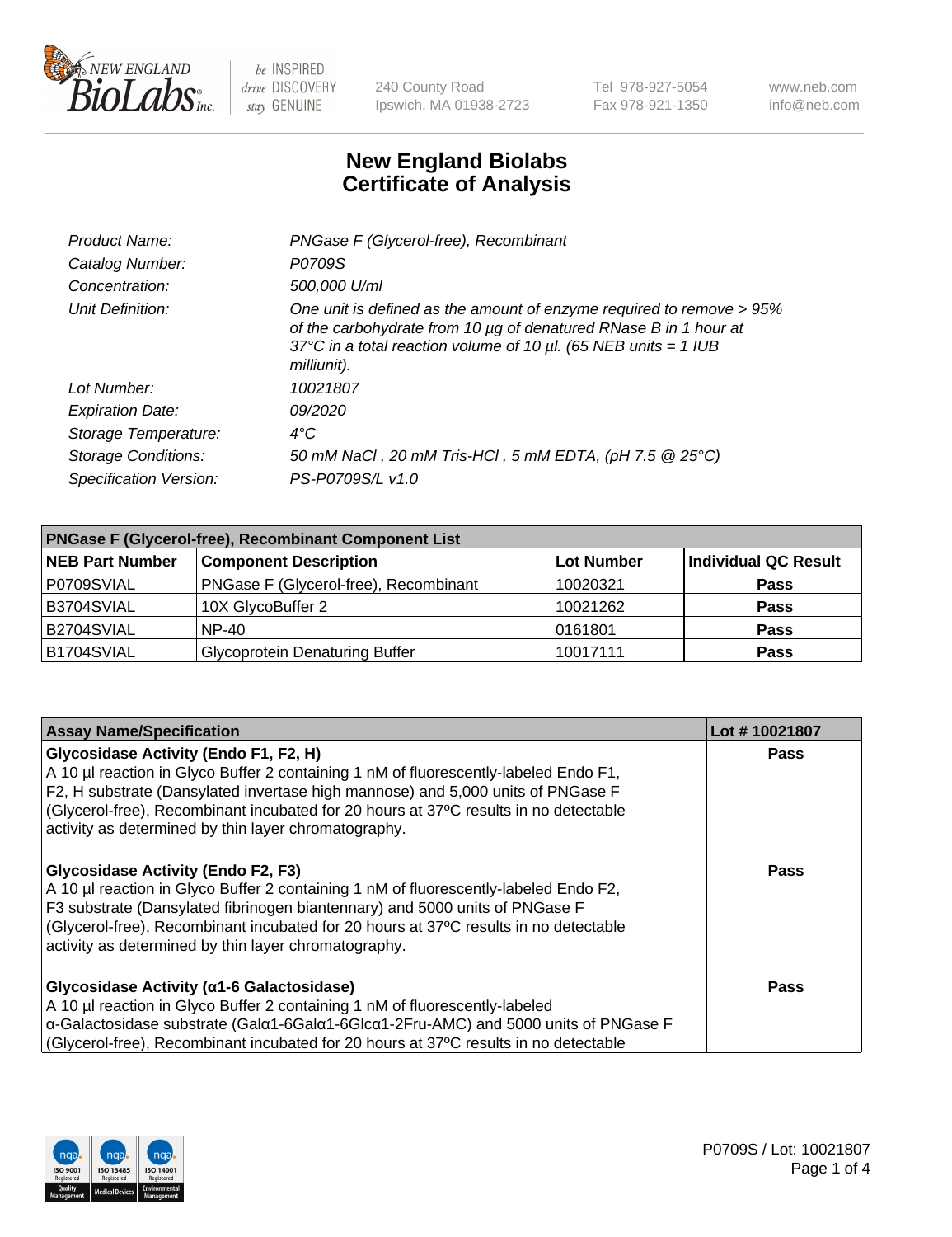

240 County Road Ipswich, MA 01938-2723 Tel 978-927-5054 Fax 978-921-1350

www.neb.com info@neb.com

| <b>Assay Name/Specification</b>                                                                                                                                                                                                                                                                                                                                                       | Lot #10021807 |
|---------------------------------------------------------------------------------------------------------------------------------------------------------------------------------------------------------------------------------------------------------------------------------------------------------------------------------------------------------------------------------------|---------------|
| activity as determined by thin layer chromatography.                                                                                                                                                                                                                                                                                                                                  |               |
| Glycosidase Activity (α1-6 Mannosidase)<br>A 10 µl reaction in Glyco Buffer 2 containing 1 nM of fluorescently-labeled<br>α-Mannosidase substrate (Μanα1-6Μanα1-6(Μanα1-3)Man-AMC) and 5000 units of PNGase F<br>(Glycerol-free), Recombinant incubated for 20 hours at 37°C results in no detectable<br>activity as determined by thin layer chromatography.                         | <b>Pass</b>   |
| Glycosidase Activity (β-Mannosidase)<br>A 10 µl reaction in Glyco Buffer 2 containing 1 nM of fluorescently-labeled<br>$\beta$ -Mannosidase substrate (Man $\beta$ 1-4Man $\beta$ 1-4Man-AMC) and 5000 units of PNGase F<br>(Glycerol-free), Recombinant incubated for 20 hours at 37°C results in no detectable<br>activity as determined by thin layer chromatography.              | <b>Pass</b>   |
| Glycosidase Activity (β-N-Acetylgalactosaminidase)<br>A 10 µl reaction in Glyco Buffer 2 containing 1 nM of fluorescently-labeled<br>β-N-Acetylgalactosaminidase substrate (GalNAcβ1-4Galβ1-4Glc-AMC) and 5000 units of<br>PNGase F (Glycerol-free), Recombinant incubated for 20 hours at 37°C results in no<br>detectable activity as determined by thin layer chromatography.      | <b>Pass</b>   |
| Glycosidase Activity (β-N-Acetylglucosaminidase)<br>A 10 µl reaction in Glyco Buffer 2 containing 1 nM of fluorescently-labeled<br>β-N-Acetylglucosaminidase substrate (GlcNAcβ1-4GlcNAcβ1-4GlcNAc-AMC) and 5000 units<br>of PNGase F (Glycerol-free), Recombinant incubated for 20 hours at 37°C results in<br>no detectable activity as determined by thin layer chromatography.    | <b>Pass</b>   |
| Glycosidase Activity (β-Xylosidase)<br>A 10 µl reaction in Glyco Buffer 2 containing 1 nM of fluorescently-labeled<br>$\beta$ -Xylosidase substrate (Xyl $\beta$ 1-4Xyl $\beta$ 1-4Xyl $\beta$ 1-4Xyl-AMC) and 5000 units of PNGase F<br>(Glycerol-free), Recombinant incubated for 20 hours at 37°C results in no detectable<br>activity as determined by thin layer chromatography. | <b>Pass</b>   |
| Glycosidase Activity (β1-3 Galactosidase)<br>A 10 µl reaction in Glyco Buffer 2 containing 1 nM of fluorescently-labeled<br>β-Galactosidase substrate (Galβ1-3GlcNAcβ1-4Galβ1-4Glc-AMC) and 5000 units of PNGase<br>F (Glycerol-free), Recombinant incubated for 20 hours at 37°C results in no<br>detectable activity as determined by thin layer chromatography.                    | <b>Pass</b>   |
| Glycosidase Activity ( $\beta$ 1-4 Galactosidase)<br>A 10 µl reaction in Glyco Buffer 2 containing 1 nM of fluorescently-labeled<br>β-Galactosidase substrate (Galβ1-4GlcNAcβ1-3Galβ1-4Glc -AMC) and 5000 units of<br>PNGase F (Glycerol-free), Recombinant incubated for 20 hours at 37°C results in no<br>detectable activity as determined by thin layer chromatography.           | <b>Pass</b>   |

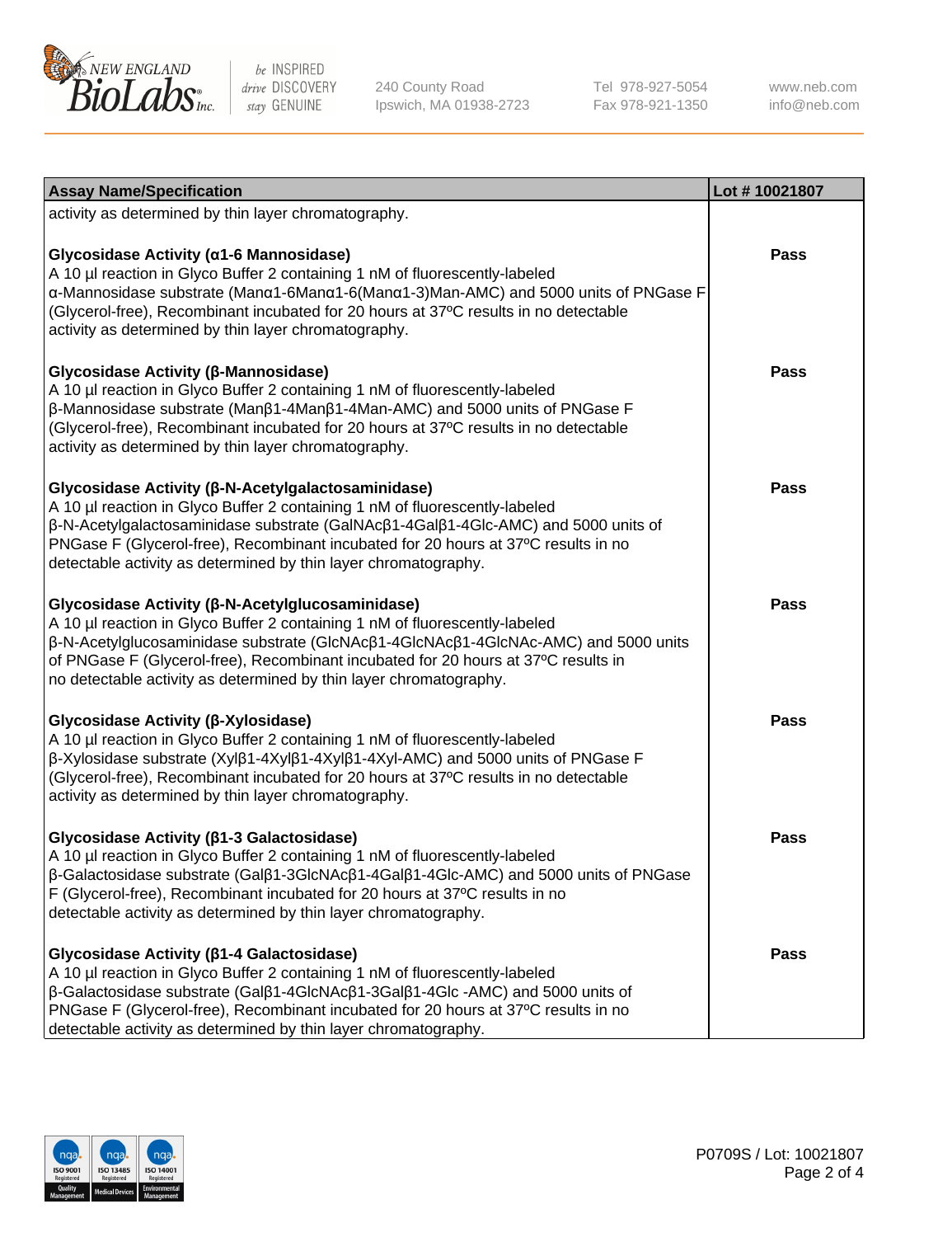

240 County Road Ipswich, MA 01938-2723 Tel 978-927-5054 Fax 978-921-1350

www.neb.com info@neb.com

| <b>Assay Name/Specification</b>                                                                                                                                                                                                                                                                                                                                                           | Lot #10021807 |
|-------------------------------------------------------------------------------------------------------------------------------------------------------------------------------------------------------------------------------------------------------------------------------------------------------------------------------------------------------------------------------------------|---------------|
| <b>Protease Activity (SDS-PAGE)</b><br>A 20 µl reaction in 1X Glyco Buffer 2 containing 24 µg of a standard mixture of<br>proteins and a minimum of 10,000 units of PNGase F (Glycerol-free), Recombinant<br>incubated for 20 hours at 37°C, results in no detectable degradation of the protein<br>mixture as determined by SDS-PAGE with Coomassie Blue detection.                      | Pass          |
| <b>Protein Purity Assay (SDS-PAGE)</b><br>PNGase F (Glycerol-free), Recombinant is ≥ 95% pure as determined by SDS-PAGE<br>analysis using Coomassie Blue detection.                                                                                                                                                                                                                       | Pass          |
| Glycosidase Activity (α-Glucosidase)<br>A 10 µl reaction in Glyco Buffer 2 containing 1 nM of fluorescently-labeled<br>α-Glucosidase substrate (Glcα1-6Glcα1-4Glc-AMC) and 5000 units of PNGase F<br>(Glycerol-free), Recombinant incubated for 20 hours at 37°C results in no detectable<br>activity as determined by thin layer chromatography.                                         | <b>Pass</b>   |
| Glycosidase Activity (α-N-Acetylgalactosaminidase)<br>A 10 µl reaction in Glyco Buffer 2 containing 1 nM of fluorescently-labeled<br>α-N-Acetylgalactosaminidase substrate (GalNAcα1-3(Fucα1-2)Galβ1-4Glc-AMC) and 5000<br>units of PNGase F (Glycerol-free), Recombinant incubated for 20 hours at 37°C<br>results in no detectable activity as determined by thin layer chromatography. | Pass          |
| Glycosidase Activity (α-Neuraminidase)<br>A 10 µl reaction in Glyco Buffer 2 containing 1 nM of fluorescently-labeled<br>α-Neuraminidase substrate (Neu5Acα2-3Galβ1-3GlcNAcβ1-3Galβ1-4Glc-AMC) and 5000 units<br>of PNGase F (Glycerol-free), Recombinant incubated for 20 hours at 37°C results in<br>no detectable activity as determined by thin layer chromatography.                 | <b>Pass</b>   |
| Glycosidase Activity (α1-2 Fucosidase)<br>A 10 µl reaction in Glyco Buffer 2 containing 1 nM of fluorescently-labeled<br>α-Fucosidase substrate (Fucα1-2Galβ1-4Glc-AMC) and 5000 units of PNGase F<br>(Glycerol-free), Recombinant incubated for 20 hours at 37°C results in no detectable<br>activity as determined by thin layer chromatography.                                        | <b>Pass</b>   |
| Glycosidase Activity (α1-3 Fucosidase)<br>A 10 µl reaction in Glyco Buffer 2 containing 1 nM of fluorescently-labeled<br>α-Fucosidase substrate (Fucα1-3Galβ1-4GlcNAcβ1-3Galβ1-4Glc-AMC) and 5,000 of PNGase<br>F (Glycerol-free), Recombinant incubated for 20 hours at 37°C results in no<br>detectable activity as determined by thin layer chromatography.                            | <b>Pass</b>   |
| Glycosidase Activity (a1-3 Galactosidase)                                                                                                                                                                                                                                                                                                                                                 | <b>Pass</b>   |